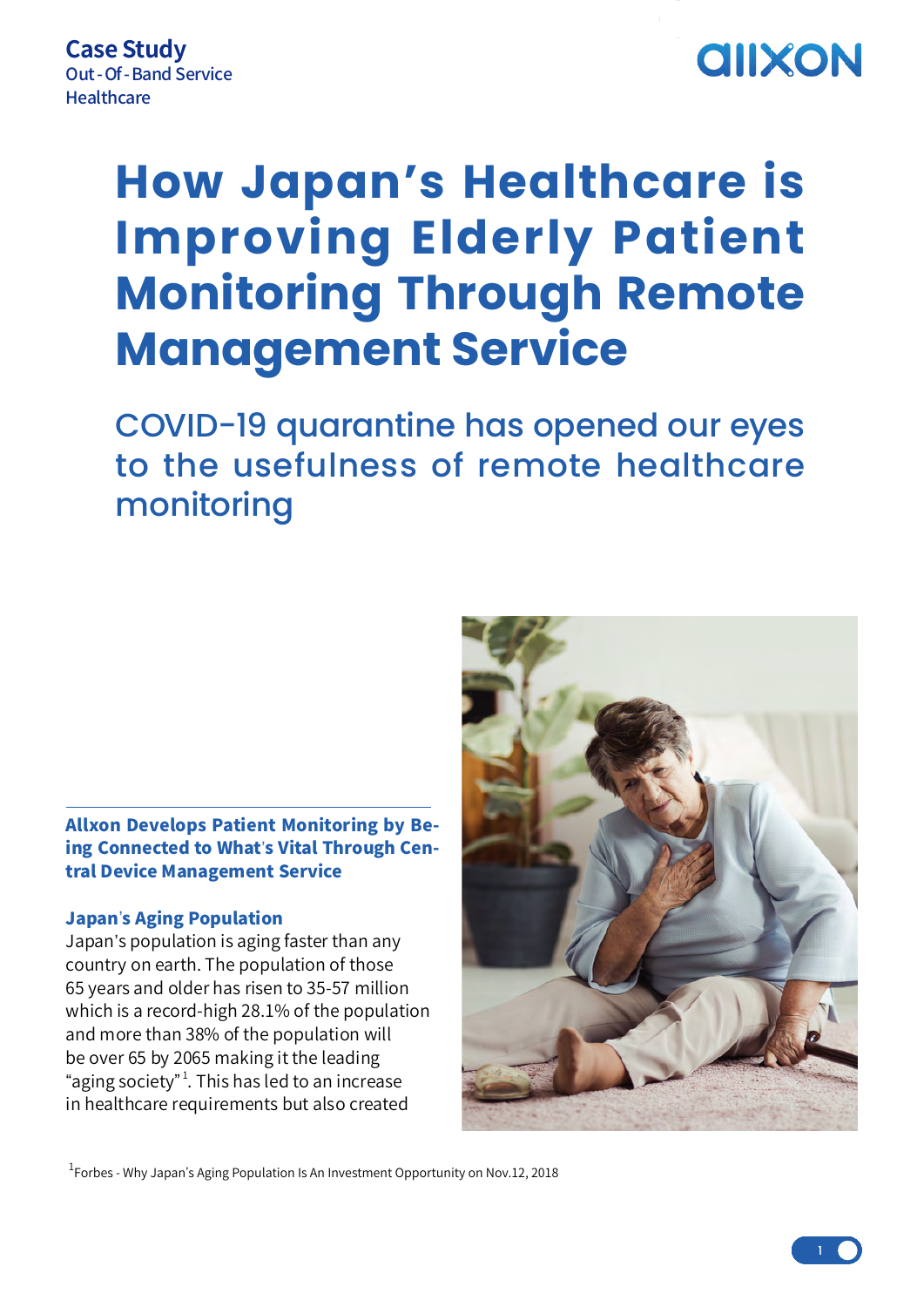#### **How Japan**'**s Healthcare is Improving Elderly Patient Monitoring Through Remote Management Service**

## **AIIXON**

population problems that are straining its economy. Getting to suitable healthcare in rural and even urban Japan is becoming an issue that the Japanese government is trying to solve. Caregivers and medical staff are inundated with requests to provide professional services to the elderly that sometimes live alone and don't want to leave the comforts of their own homes for medical attention.

Allxon has been working closely with one of Japan's healthcare organizations to improve communication between professional medical staff and patient care. Allxon assists and works together with Acer Smart Product Wellness / Senior Care department to operate the Senior Care home service. Allxon provides the device management service. Japan's prefectures can hardly cope with the impact of new viruses but Allxon's new lease on an alternative solution might save Japan's elderly and in turn create a new method to support remote healthcare.

## Elderly Healthcare Remote Management - Wellness Hub

In these difficult health environment times, we as people are faced with social distancing becoming the norm and it is even more important for the elderly population in Japan to see this through

because they are the more vulnerable in cases like this. But the elderly has been living with this issue before the outbreak of the recent COVID-19 pandemic and as many stay at home their health has deteriorated because of a lack of the best healthcare on offer. Clinics can send nurses and caregivers to patient homes, but this is time consuming and expensive. Acer and its Wellness Hub in partnership with Allxon and the Japanese health authorities are embracing remote health care services by offering a system to manage, collect, and monitor a patient's daily health data measurements from their homes and interact with them through LTE and Bluetooth devices to detect their blood glucose levels, blood pressure, body composition scales, and a hydro thermometer to detect room temperature and humidity.

### The Challenges

Nurses and medical staff must work around the clock to help their current patient population as well as the elderly. Reaching the elderly in their homes is the first problem, followed by having a mechanism to constantly monitor their vital health signs, and then diagnosing or determining the best practices to care for the patients. These challenges are hard to overcome; however, the non-intrusive home tracking hardware made it possible by using the latest IoT devices and a back-end remote central portal. The technology has proven that a SaaS solution is viable and non-intrusive.

#### Allxon's Solution

Allxon provides a convenient method whereby the Allxon Device Management (ADM) solution ensures all healthcare devices such as blood pressure